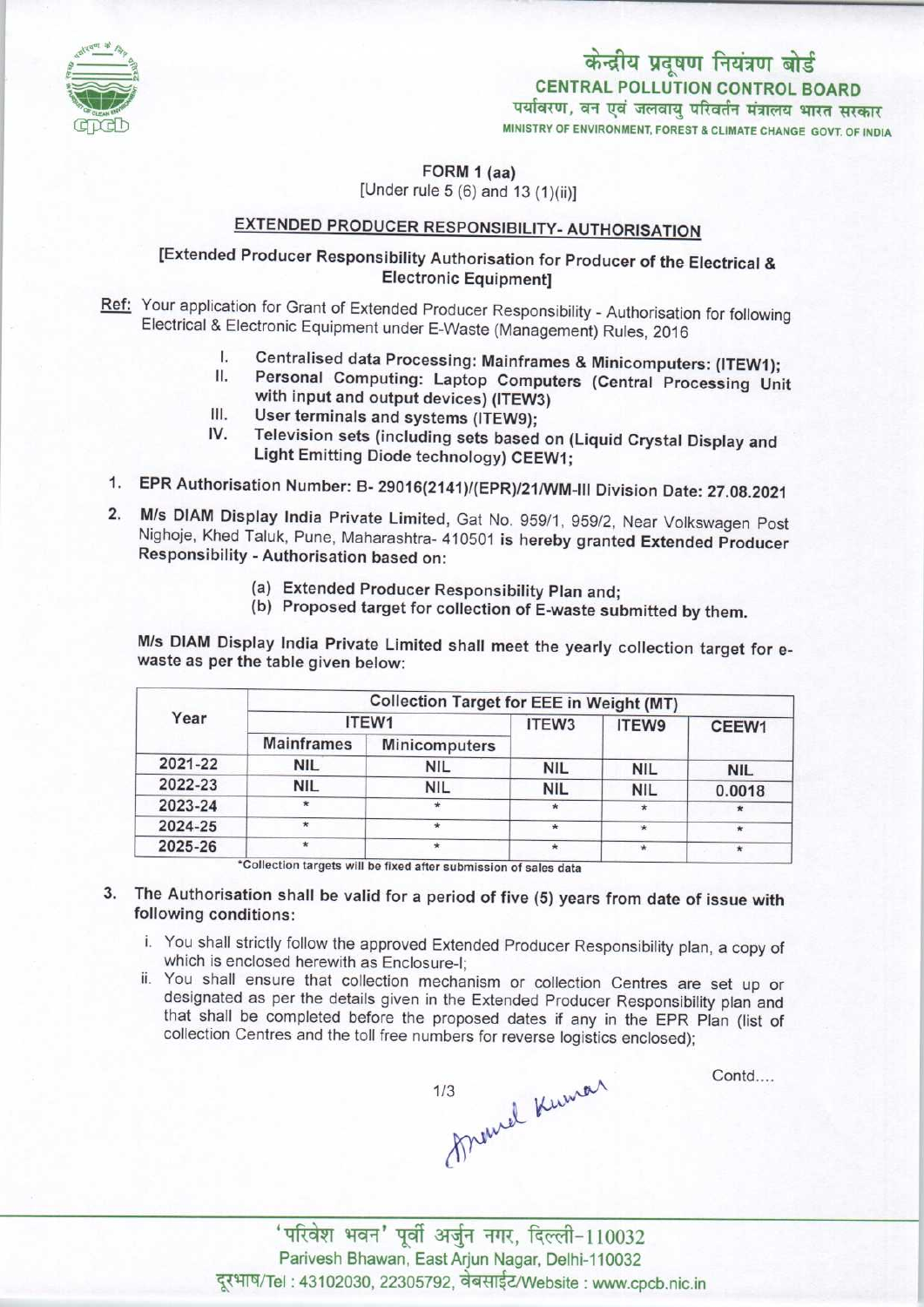

From pre page...

- iii. You shall ensure that all the collected e-waste is channelized to your dismantler/recycler i.e. Global Waste Solution, Unit-ll, Kila No. 45/19/1/1/3, 19,1/1/4,20/21, 20/22 Village Dhaturi, Tehsil Ganaur Sonipat-131039, and records shall be maintained at recycler/dismantler and your end.
- iv. You shall maintain records, in Form-2 of these Rules, of e-waste and make such records available for scrutiny by Central Pollution Control Board;
- v. You shall file annual returns in Form-3 to the Central Pollution Control Board on or before 30th day of June following the financial year to which that returns relates.

## vi. General Terms & Conditions of the Authorisation:

- a.The authorisation shall comply with provisions of the Environment (Protection) Act, 1986 and the E-waste (Management) Rules,2016 made there under;
- b.The authorisation or its renewal shall be produced for inspection at the request of an officer authorised by the Central Pollution Control Board;
- c.Any change in the approved Extended Producer Responsibility plan should be informed to Central Pollution Control Board within 15 days on which decision shall be communicated by Central Pollution Control Board within sixty days;
- d. It is the duty of the authorised person to take prior permission of the Central Pollution Control Board to close down any collection centre/points or any other facility which are part of the EPR plan;
- e.An application for the renewal of authorisation shall be made as laid down in subrule (vi) of rule of 13(1) the E- Waste (Management) Rules, 2016;
- f.The Board reserves right to cancel/amend/revoke the authorisation at any time as perthe policy of the Board or Government.

## vii. Additional Conditions: -

- a)That the applicant will submit annual sales data along with annual returns;
- b)That the applicant has to ensure that the addresses of collection points provided by them in their EPR Plan are correct and traceable and the collection points/centres are functional;
- c) That the applicant will submit revised application for grant of EPR Authorisation in case of applicant adding/changing PRO or changing its EPR Plan;

Contd...

 $2/3$ 

Around Kumon